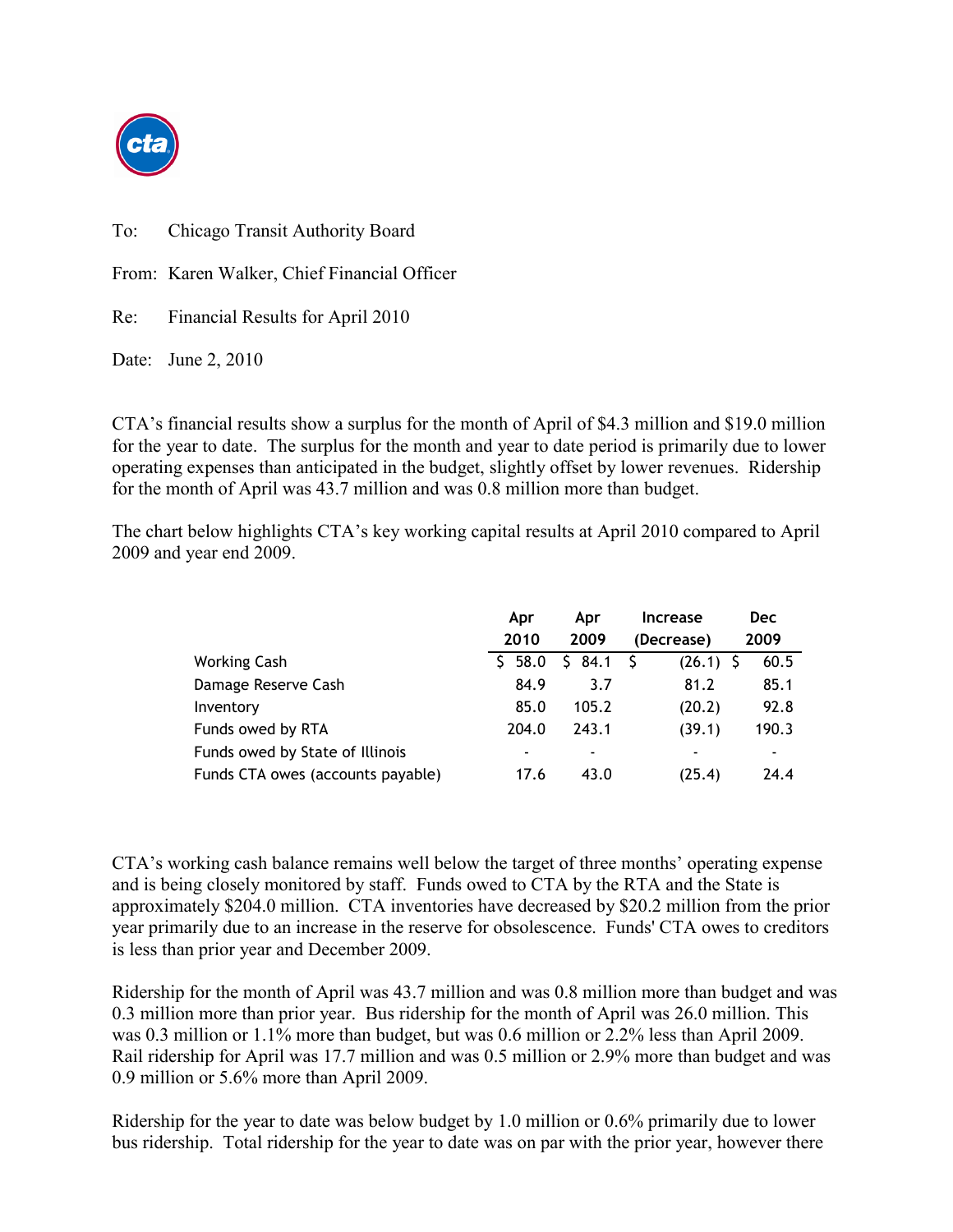was a shift between modes. Bus ridership is 2.3 million less than the prior year to date while rail ridership was 2.3 million higher. The lower bus ridership reflects the service cuts implemented in February that primarily affected bus passengers.

Public Funding Required for Operations for the month and the year was \$54.4 million and \$224.0 million, respectively and was favorable to budget by \$4.3 million and \$19.0 million, respectively.

Recovery Ratio, which measures the percentage of operating expenses CTA funds from internally generated revenues, was 55.17% for the month and 53.54% for the year. This was favorable to budget by 1.69 percentage points for the month and 0.99 percentage points for the year to date.

Operating Expenses for the month and year equaled \$100.6 million and \$403.8 million, respectively. For the current month, operating expenses were \$4.8 million or 4.6% less than budget. All expense categories were less than or equal to budget, except material. For the year to date period, operating expenses were \$28.1 million or 6.5% lower than budget; all categories of expense were favorable to budget, except power.

Labor Expense was \$69.5 million for the month of April and was \$1.7 million less than budget due to vacancies and lower overtime. Labor expense for the year to date equaled \$279.2 million and was favorable to budget by \$9.8 million.

Material Expense was \$6.0 million for the month and was over budget by \$0.6 million or 11.9%. The unfavorable variance is due to rail car maintenance activities. Material expense for the year to date equaled \$25.6 million and was favorable to budget by \$3.2 million. The lower material expense for the year is due to the reduction in the bus fleet with scraping of the 19 year old buses, lower material usage for rail cars and lower fare card material.

Fuel for Revenue Equipment was \$4.2 million for the month and was \$0.8 million less than budget and was \$3.9 million less than budget for the year to date. Compared to the prior year to date, fuel is \$14.7 million less than 2009 due to favorable results from the fuel hedge program. The average price paid in April was \$2.64 per gallon and was under the budget price of \$3.38 per gallon.

Electric Power for Revenue Equipment was \$3.7 million for the month and \$13.2 million for the year. Power expense was on par with budget for the month and was \$0.2 million more for year to date.

Provision for Injuries and Damages Expense was \$2.3 million for the month and \$9.3 million for the year to date period and is on par with budget.

Purchase of Security Services was \$2.7 million for the month and was on par with budget. Year to date security expense is \$10.4 million and was \$0.7 million less than budget.